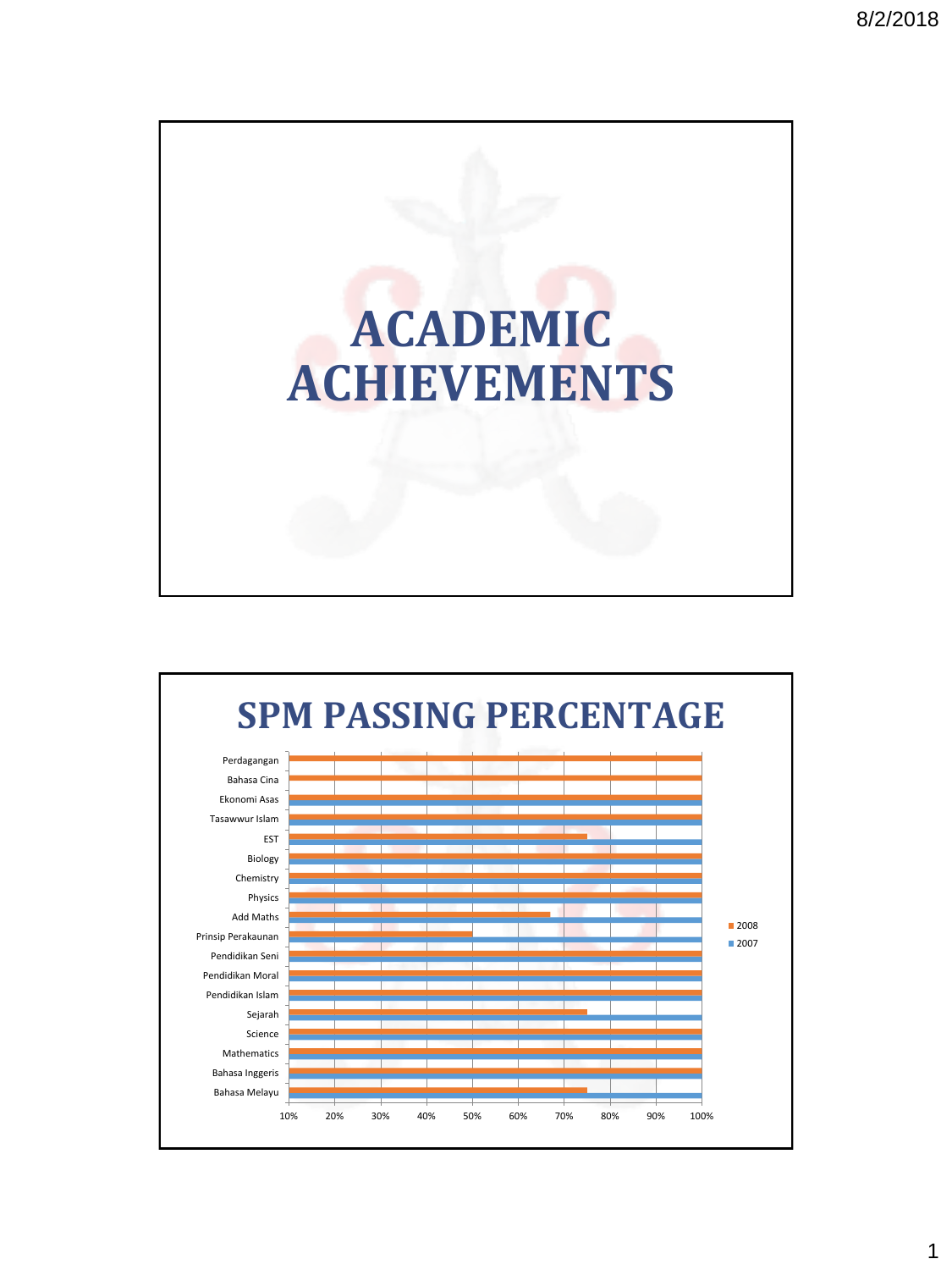

#### **SPM 2007**

- **Niloufer Ruqayya Othman**
	- **3 1A, 4 2A, 2 3B, 2 5C**
- Amira Fara Atiqa binti Rasiman
	- o 1 1A, 2 2A, 1 3B
- Hilmy Safiq bin Johari o 1 1A, 2 2A, 4 4B
- Melvin Soh Bo Wei o 1 1A, 1 2B, 1 3B

## **SPM 2008**

- **Cheng Cui Wen**
	- **2 1A, 1 3B, 2 4B**
- Loh Cuang Long
	- o 2 2A, 1 3B
- Zubaidah binti Abdul Rahim
	- o 1 2A, 3 4B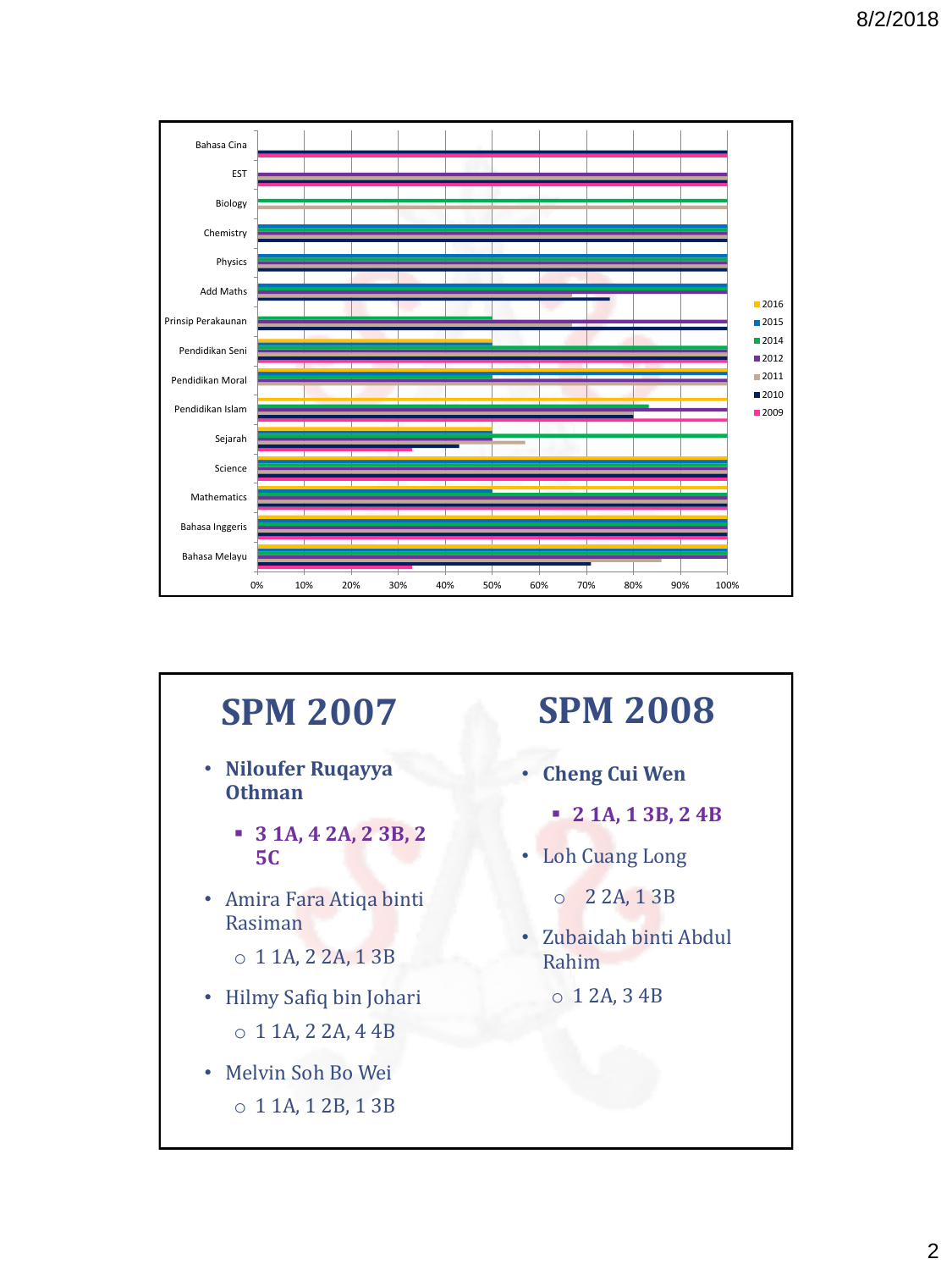## **SPM 2009 SPM 2010**

- **Ahmad Izkarnain bin Md Najib**
	- **1 A-, 1B**

- **Shamine Iznina bte Johari** 
	- **1A+, 2A, 1A-, 3B+**
- Nur Rhinayatul Fitriah bte Md Kamal
	- $O$  1A+, 1A-, 1B+, 1B
- Norzaimah binti Zolkifli

 $O$  1A, 1A-, 1B+, 1B

- Wong Wee Chong
	- $\blacksquare$  1A, 2B+
- Kwa Wei Hau
	- $-1A-1B+$

#### **SPM 2011**

- **Khadija binti Mohamad Tajuddin**
	- $\blacksquare$  1A+, 1A, 2A-, **2B+**
- Alia Nadiah Othman
	- $\circ$  2A+, 1A, 1B
- Tan Yee Tene  $\circ$  2A+, 1A-, 1B+, 1B
- Mohamad Syakir Idraqie bin Ahmad Zakii
	- $O$  1A+, 1A-

#### **SPM 2012**

- **Tan Yoke Sum**
	- **1A+, 1A, 1A-**
- Aaron James De Guzman Delos Reyes
	- $O$  1A, 1A-, 1B+, 1B
- Tan Yu Jie  $\circ$  1A-, 1B
- Ng Chiyen Siong o 1A, 3B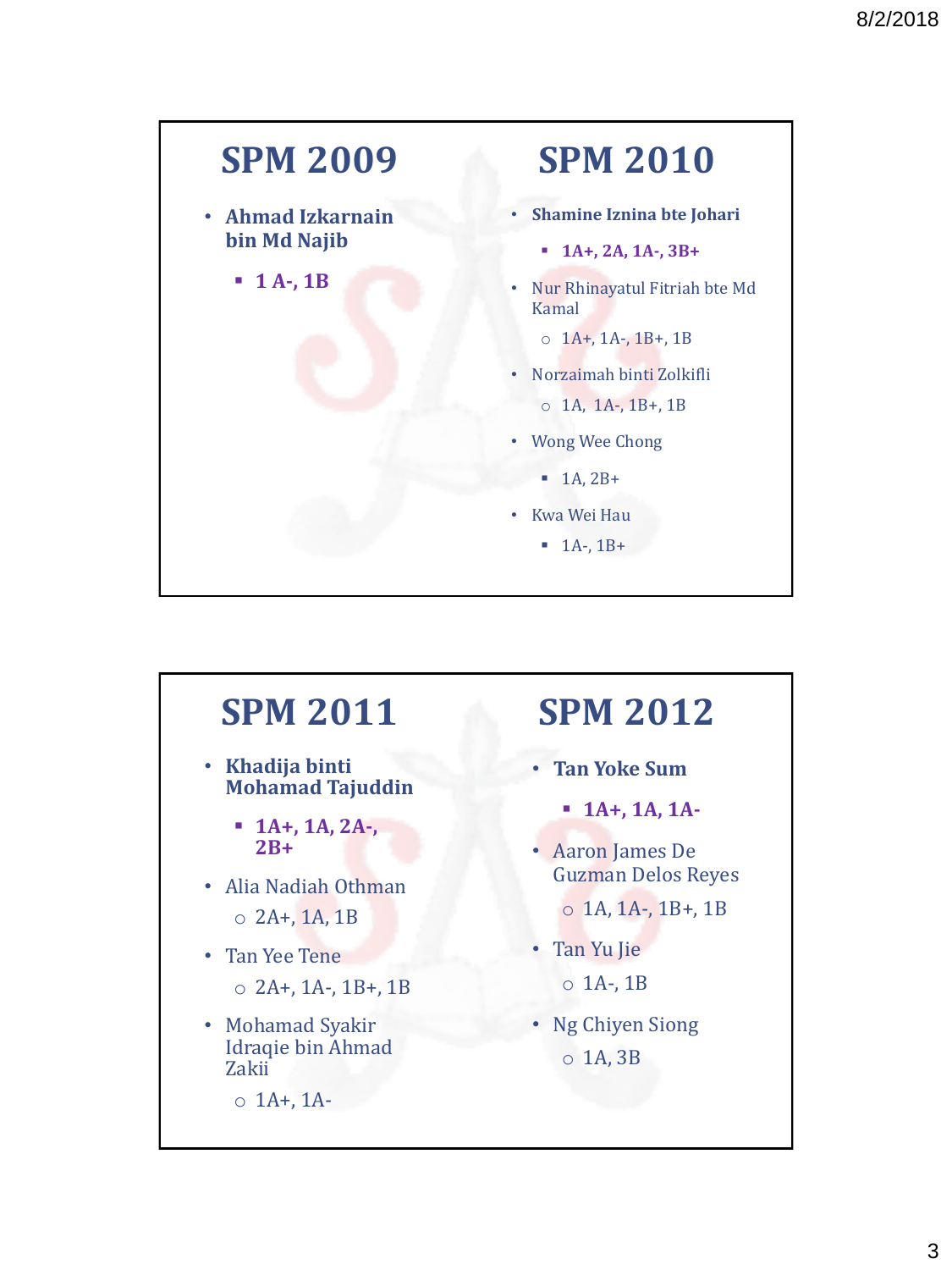

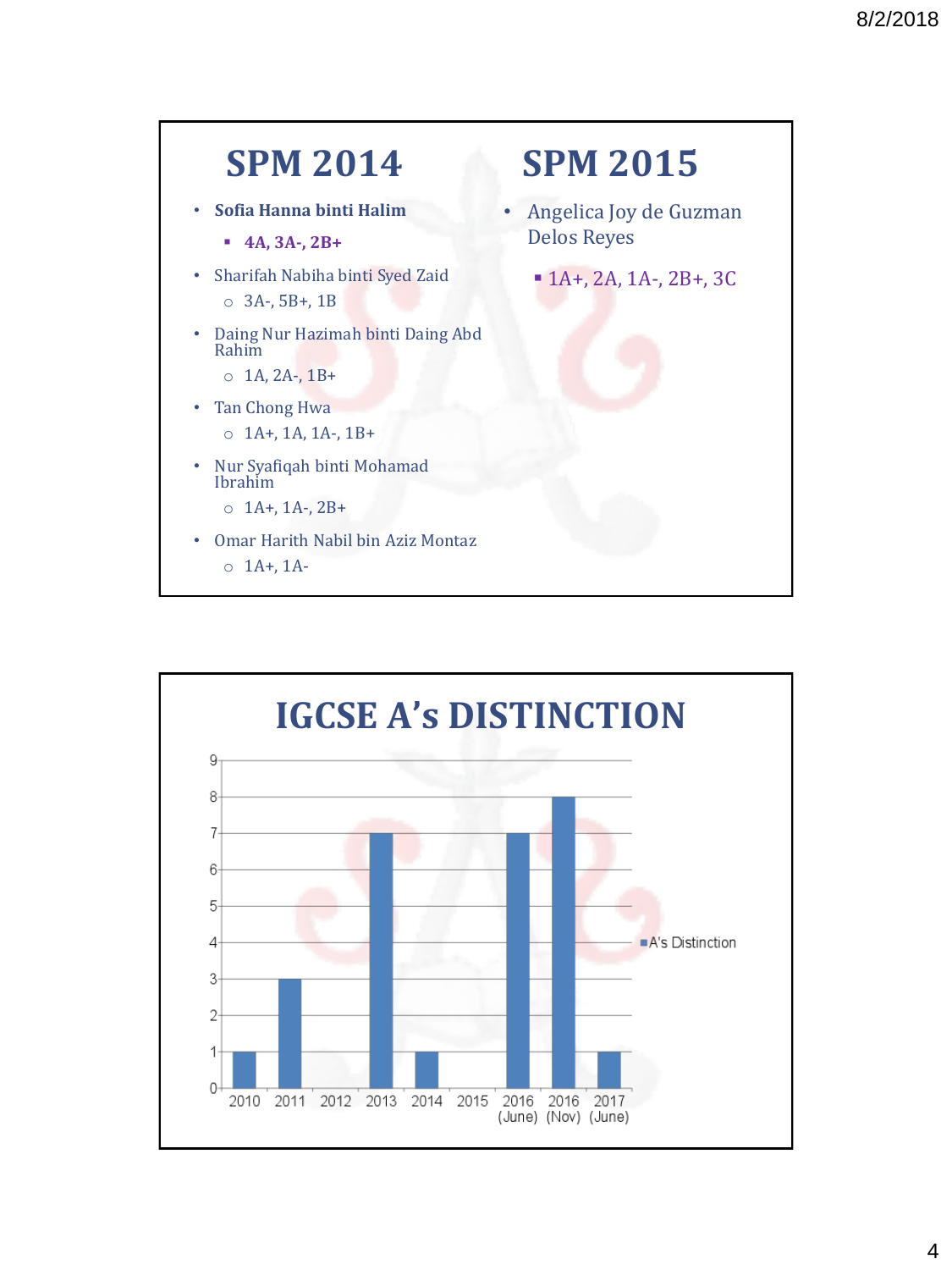

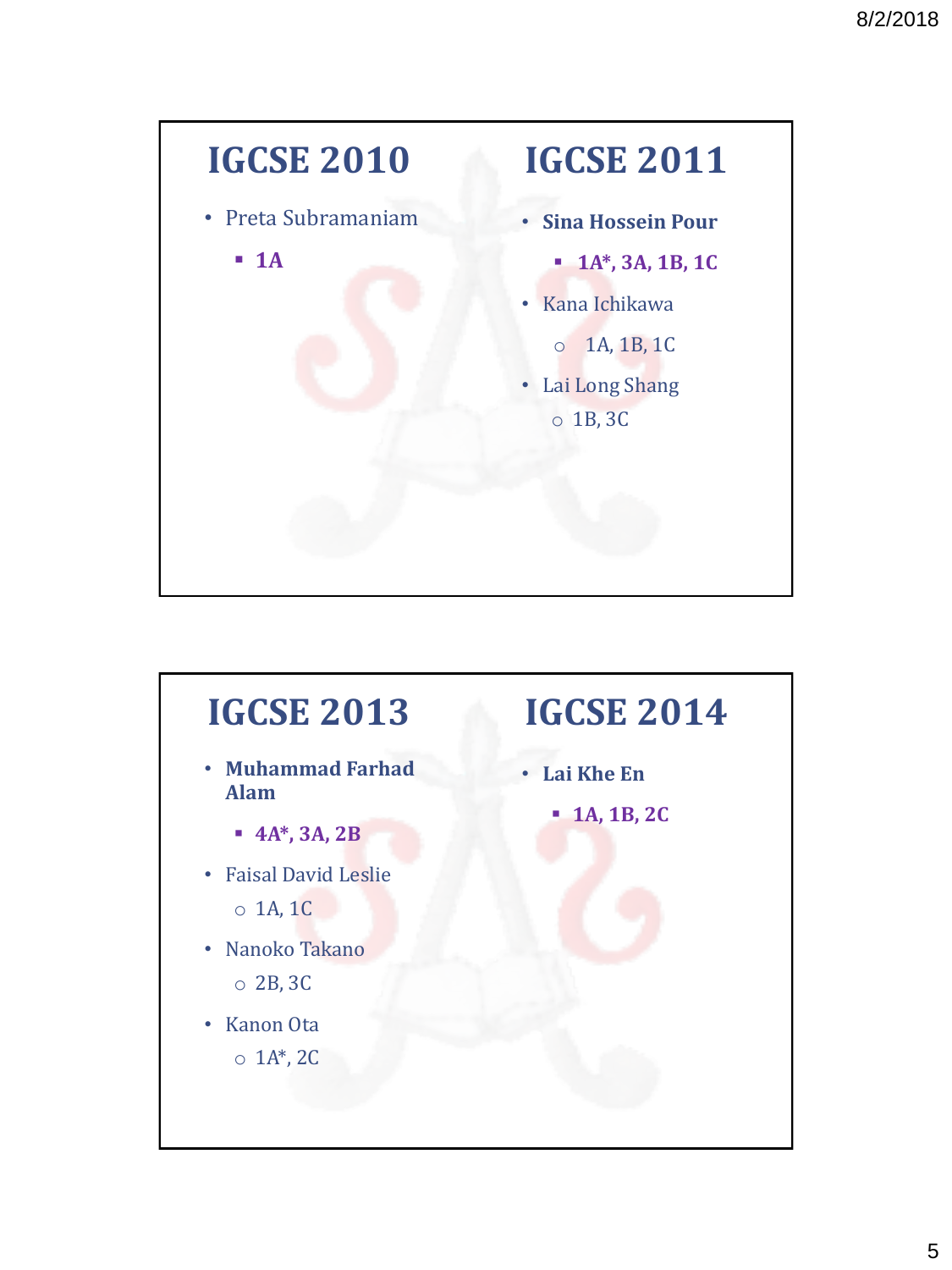# **IGCSE 2016 (June) IGCSE 2016 (Nov)**

- **Muhammad Ali Alam**
	- **4A\*, 3A, 1B**
- Ayesha Saleh Shahid
	- o 2C
- **Saki Cowan**
	- **3A\*, 5A, 1B**
- Daeng Fatin Aminah A. Malek
	- $O$   $1A^*$ , 1A, 5B, 1C
- Daeng Fatin Aishah A. Malek

 $O \ 1A^*$ 

- Bairavi Sanmugam o 2A\*, 3B, 2C
- Haarshan Mohan Kumaran
	- o 1A\*, 3B, 1C

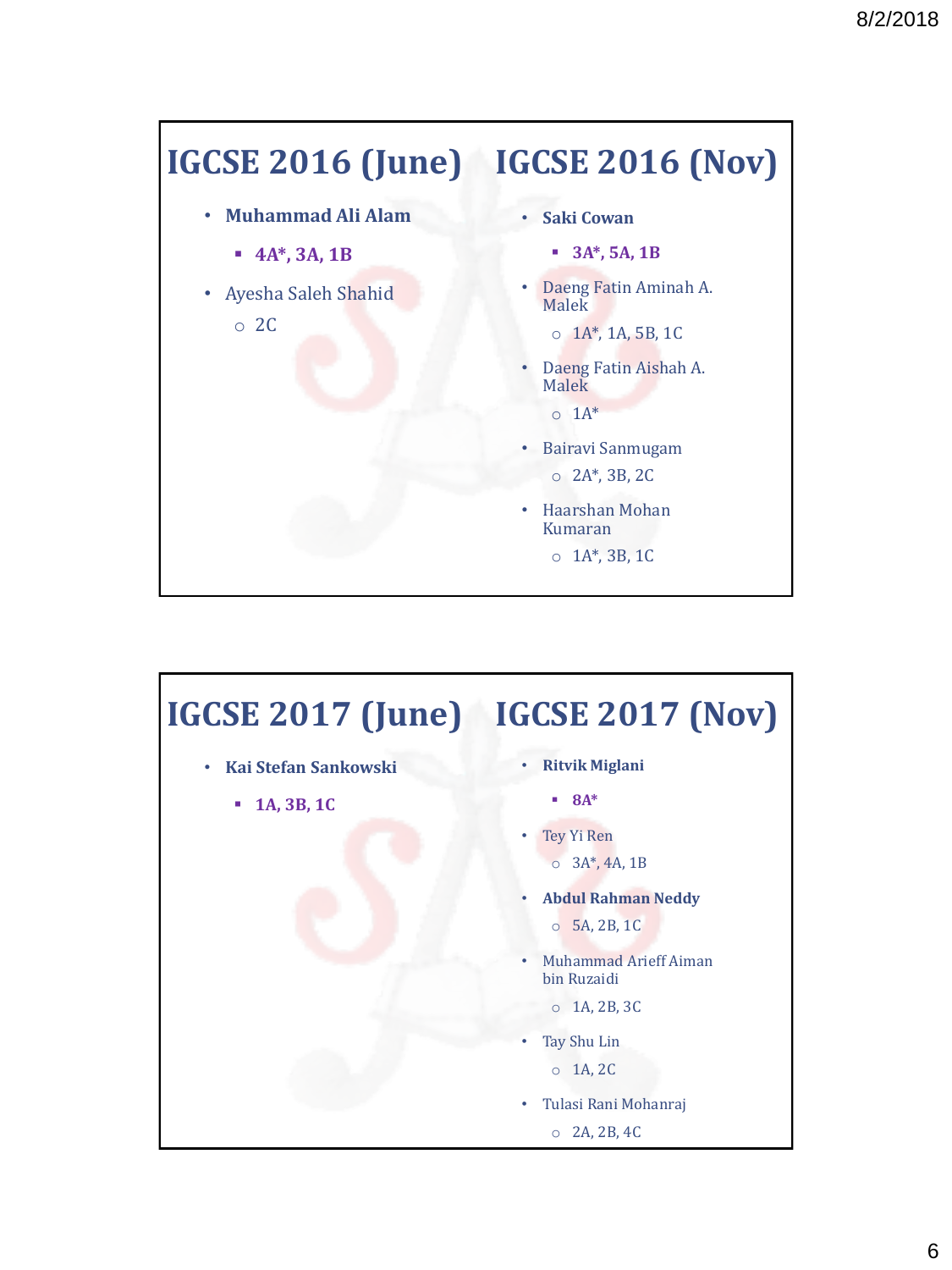## **BEST STUDENTS FOR IGCSE**

- 2010 Preta Subramaniam (1A)
- 2011 Hossein Pour Sina (3A)
- 2013 Muhammad Farhad Alam (2A\*, 5A)
- 2014 Lai Khe En (1A)
- 2016 Muhammad Ali Alam (4A\*, 3A) Saki Cowan (3A\*, 5A)
- 2017 (June) Kai Stefan Sankowski (1A)
	- 2017 (Nov) Ritvik Miglani (8A\*)
		- Tey Yi Ren (3A\*, 4A)

#### **CAMBRIDGE PRIMARY CHECKPOINT 2016**

| • Subject<br>: Science             |                                                                                                                                                      |
|------------------------------------|------------------------------------------------------------------------------------------------------------------------------------------------------|
| - Eugenia Ong Jun Ni : $6.0/60$    | $= 100\%$                                                                                                                                            |
| - Gerald Lee Min You: 5.3/6.0      | $= 88\%$                                                                                                                                             |
| $-$ Jesslyn Yeo Jiawen : 5.8/6.0   | $= 97\%$                                                                                                                                             |
| • Subject<br>: English             |                                                                                                                                                      |
| $-$ Eugenia Ong Jun Ni : 4.7/6.0   | $= 78%$                                                                                                                                              |
| $-$ Gerald Lee Min You : 4.3/6.0   | $= 72\%$                                                                                                                                             |
| - Jesslyn Yeo Jiawen : 4.7/6.0     | $= 78%$                                                                                                                                              |
| • Subject<br>: Mathematics         |                                                                                                                                                      |
| - Eugenia Ong Jun Ni : 6.0/6.0     | $= 100\%$                                                                                                                                            |
| $-$ Gerald Lee Min You : $5.1/6.0$ | $= 85\%$                                                                                                                                             |
| $-$ Jesslyn Yeo Jiawen : 6.0/6.0   | $= 100\%$                                                                                                                                            |
|                                    | Scores on the Cambridge Primary Checkpoint scale are<br>➤<br>from 0.0 (the lowest level of achievement) to 6.0 the<br>highest level of achievement). |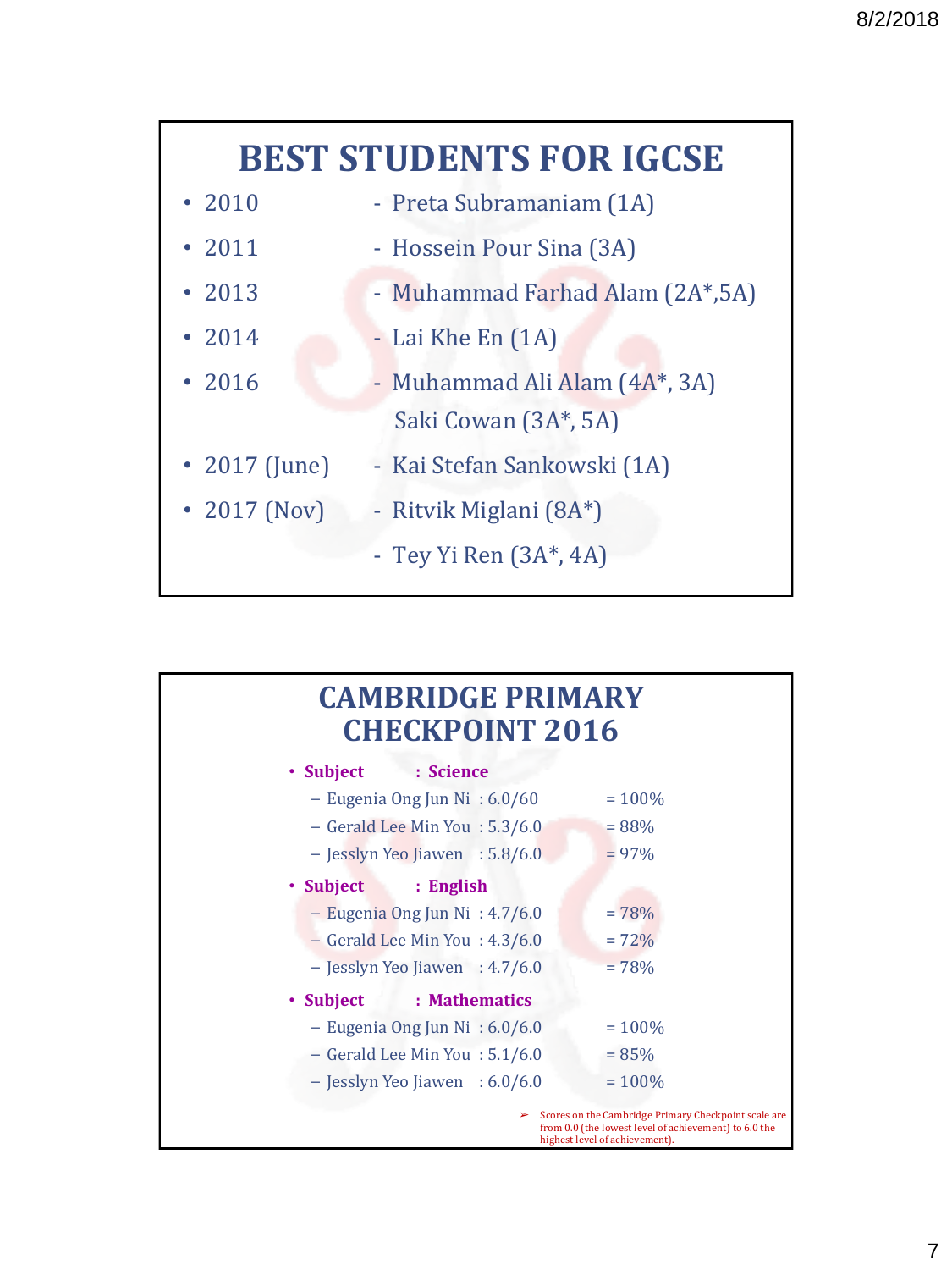

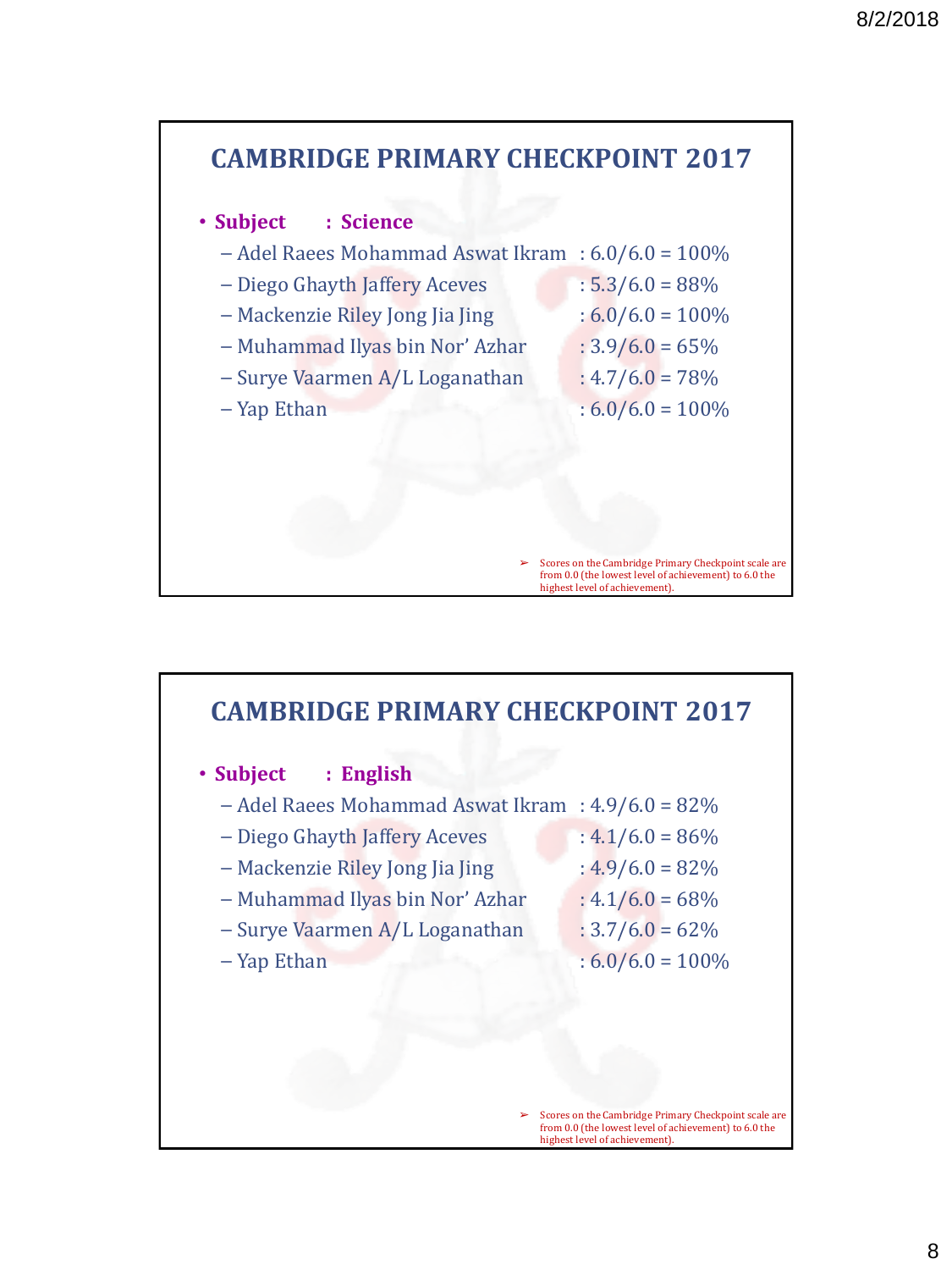